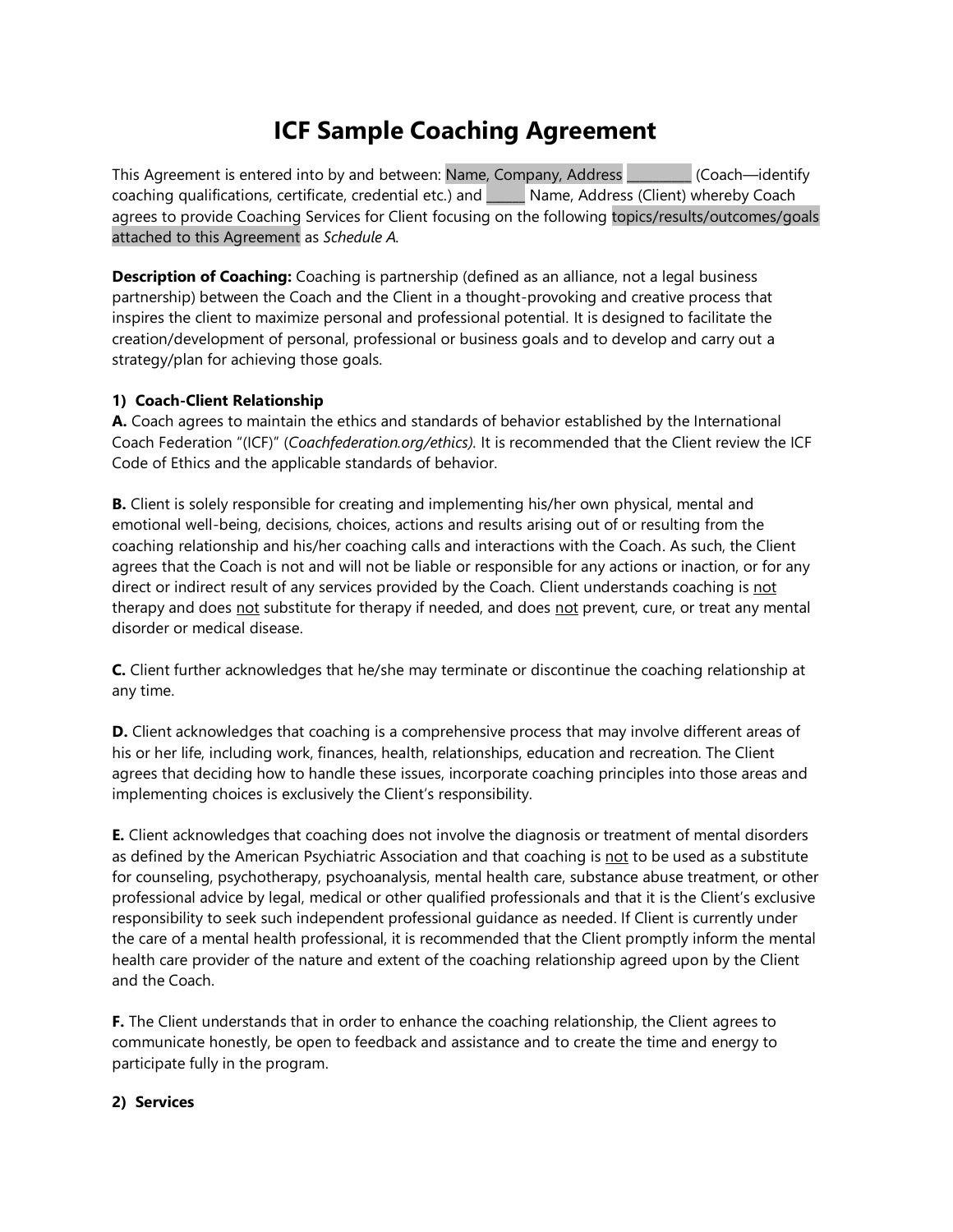The parties agree to engage in a  $\Box$  month Coaching Program through (describe method(s), e.g., inperson, internet, telephone) meetings. Coach will be available to Client by e-mail and voicemail in between scheduled meetings as defined by the Coach (describe those terms here). Coach may also be available for additional time, per Client's request on a prorated basis rate of \_\_\_\_\_\_\_\_ (for example, reviewing documents, reading or writing reports, engaging in other Client related services outside of coaching hours).

## **3) Schedule and Fees**

This coaching agreement is valid as of  $00/00/0000$ . The fee is  $\Box$  (amount in advance if applicable) and/or \_\_\_\_\_\_\_\_\_\_ (amount) per month based on (frequency of meetings such as # of meetings per/ wk, month, etc.).

The calls/meetings shall be  $\qquad$  (length of call or meeting for example 30, 45, 60, 90, 120 minutes). If rates change before this agreement has been signed and dated, the prevailing rates will apply.

The refund policy in effect for the term of this Agreement is as follows: *Insert Coach's refund policy.*

## **4) Procedure**

The time of the coaching meetings and/or location will be determined by Coach and Client based on a mutually agreed upon time. The Client will initiate all scheduled calls and will call the Coach at the following number for all scheduled meetings xxx-xxx-xxxx. If the Coach will be at any other number for a scheduled call, Client will be notified prior to the scheduled appointment time.

## **5) Confidentiality**

This coaching relationship, as well as all information (documented or verbal) that the Client shares with the Coach as part of this relationship, is bound by the principles of confidentiality set forth in the ICF Code of Ethics. However, please be aware that the Coach-Client relationship is not considered a legally confidential relationship (like the medical and legal professions) and thus communications are not subject to the protection of any legally recognized privilege. The Coach agrees not to disclose any information pertaining to the Client without the Client's written consent. The Coach will not disclose the Client's name as a reference without the Client's consent.

*Confidential Information* does not include information that: (a) was in the Coach's possession prior to its being furnished by the Client; (b) is generally known to the public or in the Client's industry; (c) is obtained by the Coach from a third party, without breach of any obligation to the Client; (d) is independently developed by the Coach without use of or reference to the Client's confidential information; or (e) the Coach is required by statute, lawfully issued subpoena, or by court order to disclose; (f) is disclosed to the Coach and as a result of such disclosure the Coach reasonably believes there to be an imminent or likely risk of danger or harm to the Client or others; and (g) involves illegal activity. The Client also acknowledges his or her continuing obligation to raise any confidentiality questions or concerns with the Coach in a timely manner.

## **6) Release of Information** *(Optional, based upon specific situation)*

The Coach engages in training and continuing education pursuing and/or maintaining ICF (International Coach Federation) Credentials. That process requires the names and contact information of all Clients for possible verification by ICF. By signing this agreement, you agree to have only your name, contact information and start and end dates of coaching shared with ICF staff members and/or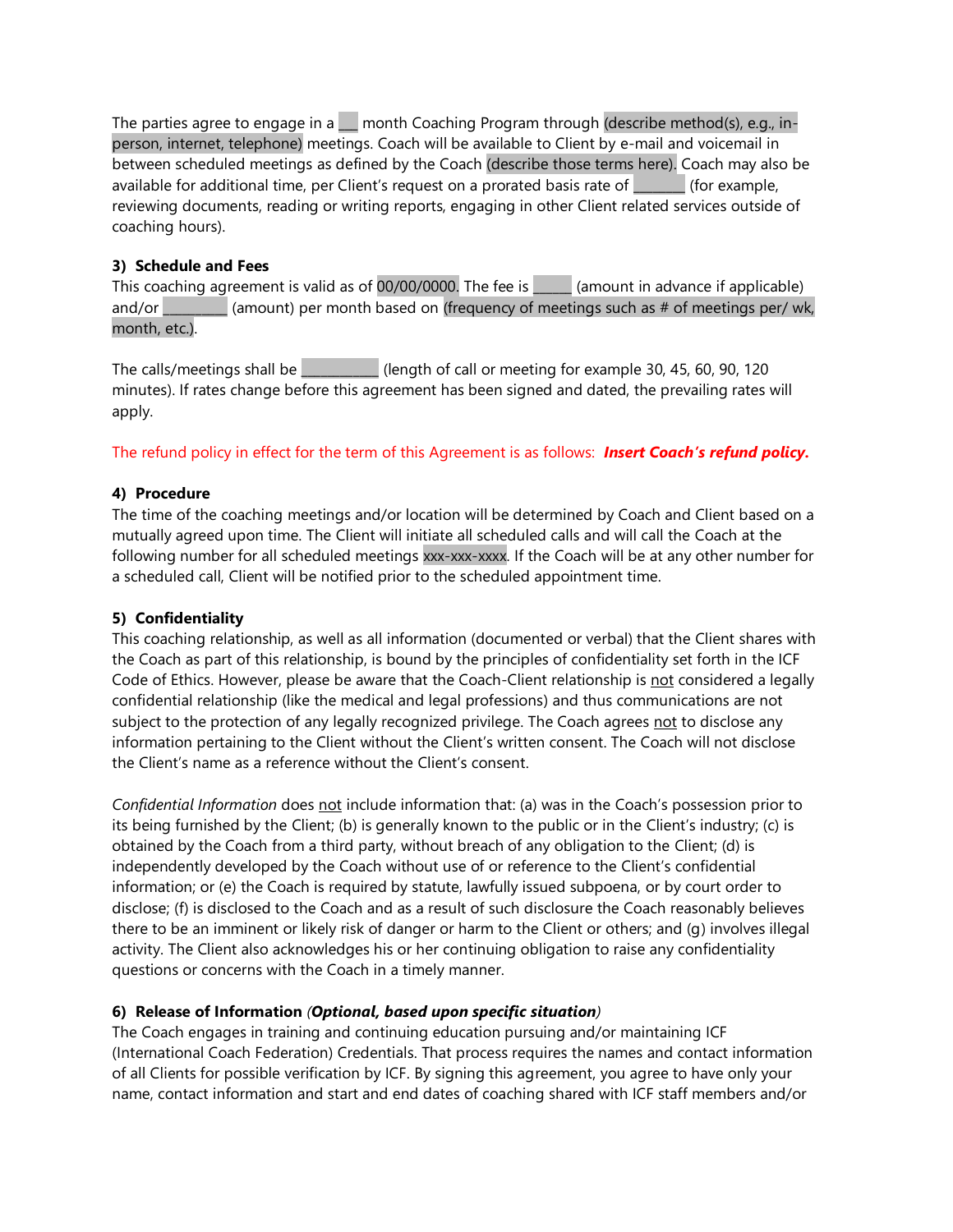other parties involved in this process for the sole and necessary purpose of verifying the coaching relationship, no personal notes will be shared.

Client Agrees \_\_\_\_\_\_\_\_\_\_\_\_\_\_\_\_\_\_\_ Client Refuses \_\_\_\_\_\_\_\_\_\_\_\_\_\_\_

According to the ethics of our profession, topics may be anonymously and hypothetically shared with other coaching professionals for training, supervision, mentoring, evaluation, and for coach professional development and/or consultation purposes.

## **7) Cancellation Policy**

Client agrees that it is the Client's responsibility to notify the Coach | (number of) hours in advance of the scheduled calls/meetings. Coach reserves the right to bill Client for a missed meeting. Coach will attempt in good faith to reschedule the missed meeting.

## **8) Record Retention Policy** *(Optional, if the Coach as adopted such a policy)*

The Client acknowledges that the Coach has disclosed his/her record retention policy with respect to documents, information and data acquired or shared during the term of the Coach-Client relationship. Such records will be maintained by the Coach in a format of the Coach's choice (print or digital/electronic) for a period of not less than years.

## **9) Termination**

Either the Client or the Coach may terminate this Agreement at any time with  $#$  weeks written notice. Client agrees to compensate the Coach for all coaching services rendered through and including the effective date of termination of the coaching relationship.

#### **10) Limited Liability**

Except as expressly provided in this Agreement, the Coach makes no guarantees, representations or warranties of any kind or nature, express or implied with respect to the coaching services negotiated, agreed upon and rendered. In no event shall the Coach be liable to the Client for any indirect, consequential or special damages. Notwithstanding any damages that the Client may incur, the Coach's entire liability under this Agreement, and the Client's exclusive remedy, shall be limited to the amount actually paid by the Client to the Coach under this Agreement for all coaching services rendered through and including the termination date.

#### **11) Entire Agreement**

This document reflects the entire agreement between the Coach and the Client, and reflects a complete understanding of the parties with respect to the subject matter. This Agreement supersedes all prior written and oral representations. The Agreement may not be amended, altered or supplemented except in writing signed by both the Coach and the Client.

#### **12) Dispute Resolution**

If a dispute arises out of this Agreement that cannot be resolved by mutual consent, the Client and Coach agree to attempt to mediate in good faith for up to (certain amount of time such as 30 days) after notice given. If the dispute is not so resolved, and in the event of legal action, the prevailing party shall be entitled to recover attorney's fees and court costs from the other party.

## **13) Severability**

If any provision of this Agreement shall be held to be invalid or unenforceable for any reason, the remaining provisions shall continue to be valid and enforceable. If the Court finds that any provision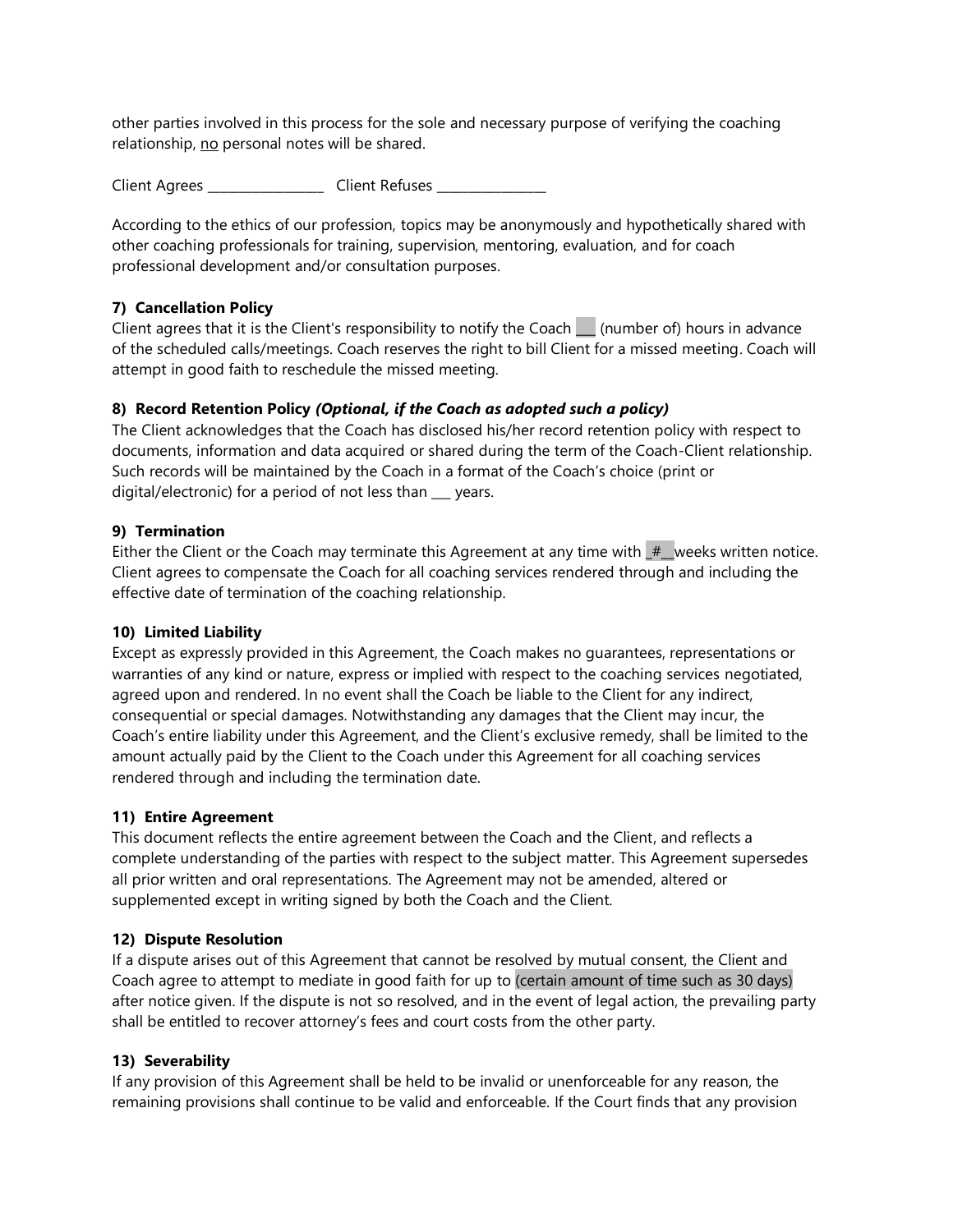of this Agreement is invalid or unenforceable, but that by limiting such provision it would become valid and enforceable, then such provision shall be deemed to be written, construed, and enforced as so limited.

#### **14) Waiver**

The failure of either party to enforce any provision of this Agreement shall not be construed as a waiver or limitation of that party's right to subsequently enforce and compel strict compliance with every provision of this Agreement.

#### **15) Applicable Law**

This Agreement shall be governed and construed in accordance with the laws of the State of \_\_\_\_\_\_\_\_\_\_, without giving effect to any conflicts of laws provisions.

#### **16) Binding Effect**

This Agreement shall be binding upon the parties hereto and their respective successors and permissible assigns.

Please sign both copies and return one copy of this Client Agreement prior to the first scheduled coaching meeting. Retain one copy for your records and mail the other to:

#### **Coach and Address:**

## **CLIENT:**

Client Name and address

Name/Title:

Signature: Date: Date: Date: Date: Date: Date: Date: Date: Date: Date: Date: Date: Date: Date: Date: Date: Date: Date: Date: Date: Date: Date: Date: Date: Date: Date: Date: Date: Date: Date: Date: Date: Date: Date: Date: D

Coach/ for \_\_\_\_\_\_\_ (company name)

Name/Title: Coach and title

Signature: Date: Date: Date: Date: Date: Date: Date: Date: Date: Date: Date: Date: Date: Date: Date: Date: Date: Date: Date: Date: Date: Date: Date: Date: Date: Date: Date: Date: Date: Date: Date: Date: Date: Date: Date: D

## **ICF Notice and Disclaimer:**

The above form is being made available by ICF only as a sample agreement for consideration by you in creating or developing a contract that represents your legal